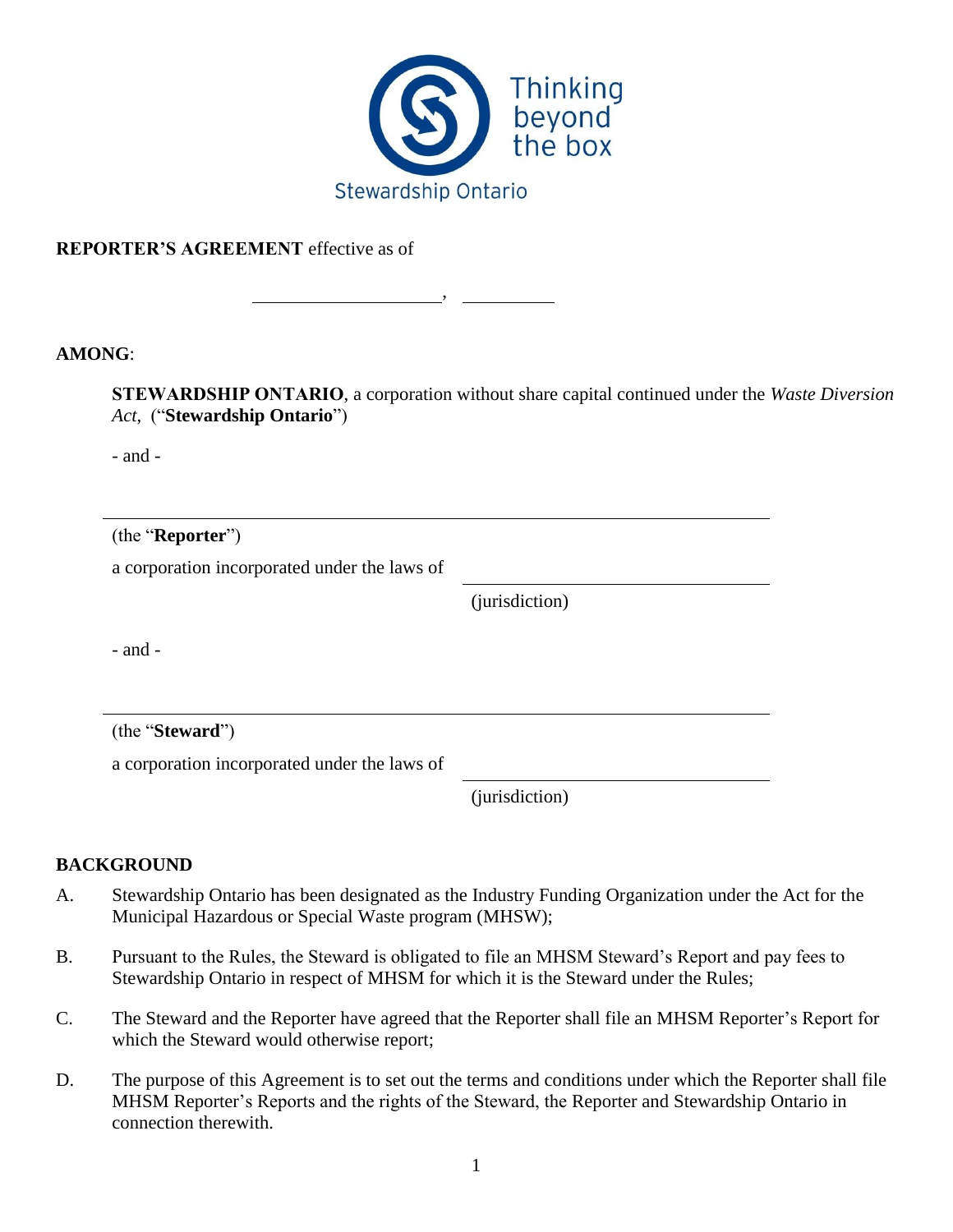#### **THIS AGREEMENT WITNESSES**

#### 1. **DEFINITIONS AND INTERPRETATION**

- 1.1 Terms beginning with capital letters and used herein without definition shall have the meanings given to them in the Act and MHSM Rules unless otherwise specified.
- 1.2 The following words and expressions have the meanings set out below:
	- (a) "**Act**" means the *Waste Diversion Act*, *2002*, S.O. 2002, c.6, as amended and in force from time to time;
	- (b) "**Agreement**" means this Reporter's Agreement;
	- (c) "**Base Interest Rate**" means the prejudgment interest rate established from time to time under the Rules of Civil Procedure of the *Courts of Justice Act*, as amended from time to time, for prejudgment interest;
	- (d) **"Data Period**" means each three month period ending on December 31st, March 31st, June 30<sup>th</sup> and September  $30<sup>th</sup>$  in each calendar year;
	- (e) "**Municipal Hazardous or Special Materials**" (or its abbreviation "**MHSM**") means those goods and products set out in Appendix A to the Rules which are Supplied to consumers or consumed/used by Designated IC&I (industrial, commercial and institutional) organizations, that result in the generation of municipal hazardous or special waste as defined in Ontario Regulation 542/06 as amended;
	- (f) "**MHSM Steward's Report**" means a report prepared by the Steward containing the information set out in Section 3.1 of the Rules;
	- (g) "**Plan**" means the MHSW program plan that was requested by the Minister of Environment Ontario in a letter dated December 12, 2006, a copy of which is posted on Stewardship Ontario's website as amended from time to time;
	- (h) "**Reporter's Report**" means a report prepared by the Reporter and filed with Stewardship Ontario with respect to the Steward pursuant to this Agreement, describing the aggregate amount of MHSM that was Supplied to the Reporter by the Steward in the Data Period, and containing the information set out in Appendix B of this Agreement;
	- (i) "**Rules**" means Rules made by Stewardship Ontario under the Act respecting MHSM in effect from time to time which require the filing of MHSM Steward's Reports and payment of Steward's Fees, an up-to-date copy of which is posted on the Stewardship Ontario website;
	- (j) "**Steward's Fees**" means fees payable by the Steward to Stewardship Ontario pursuant to Section 3.2 of the Rules;
	- (k) "**Supplied**" means sold, leased, donated, disposed of, transferred the possession or title of, or otherwise made available or distributed for use in the Province of Ontario; "**Supply**" and "**Supplies**" have similar meanings;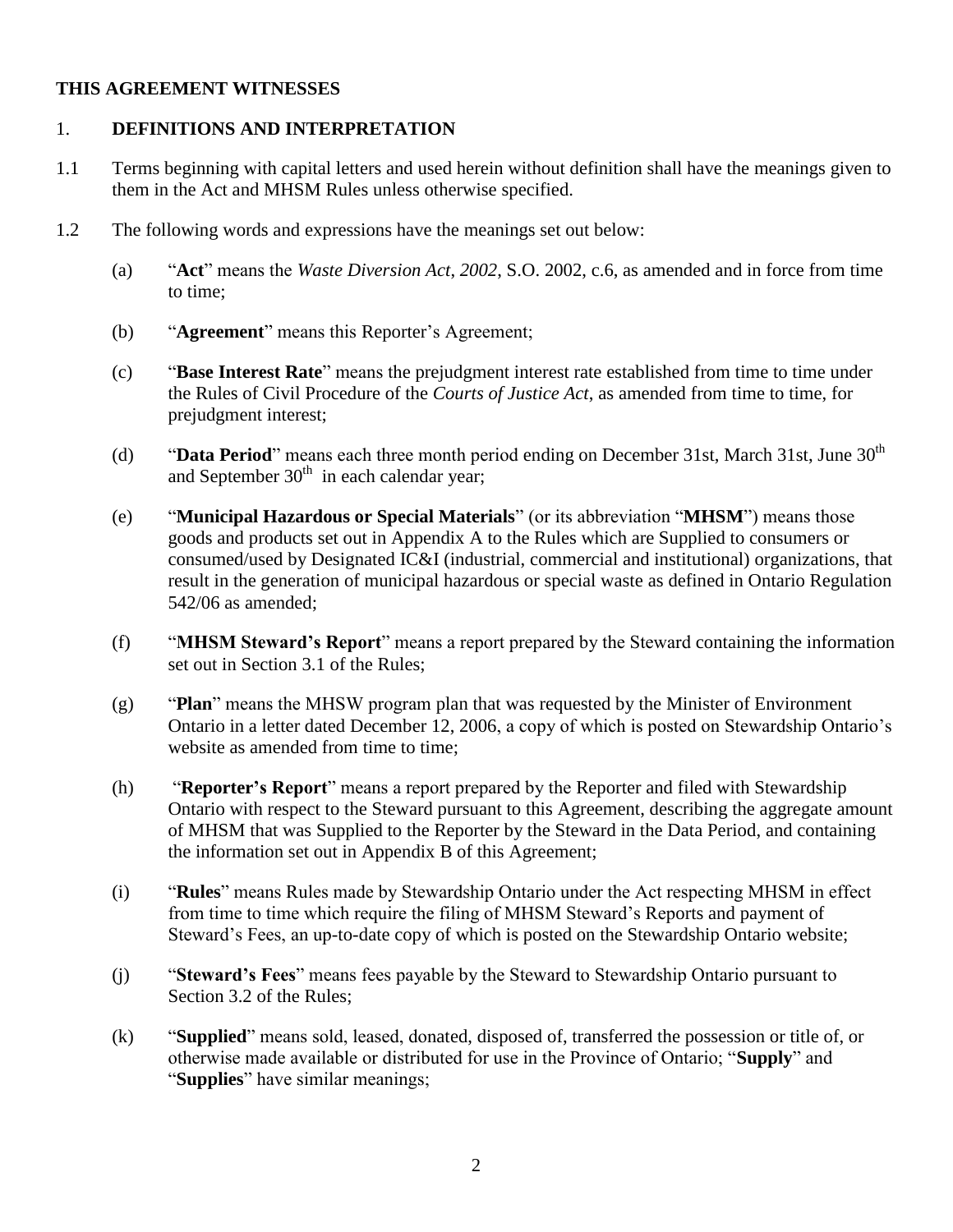# 1.3 **FILING OF REPORTER'S REPORTS**

- 1.4 The Reporter shall file an initial Reporter's Report with respect to all MHSM Supplied by the Steward to the Reporter during the first Data Period after commencement of this Agreement. Thereafter, the Reporter shall file a Reporter's Report for all such MHSM Supplied during each subsequent Data Period during which this Agreement is in effect.
- 1.5 A Reporter's Report shall be filed by the end of the calendar month immediately following the end of the Data Period to which it refers in accordance with the Rules. Except for the initial Reporter's Report, each such report shall be for an entire Data Period.
- 1.6 Notwithstanding Section 2.1 of this Agreement, by prior written agreement among a Steward the Reporter and Stewardship Ontario, the Reporter may file a Reporter's Report for less than all of the MHSM Supplied by the Steward to the Reporter in a Data Period, provided that the Steward files an MHSM Steward's Report for all other remaining MHSM Supplied by the Steward.
- 1.7 The Steward will pay to Stewardship Ontario an amount equal to the fees due to be paid by the Steward in accordance with Appendix C of the Rules based on the contents of the Reporter's Report. The Steward and Reporter shall provide at the time of entering into this Agreement the following information to Stewardship Ontario as it is set out in Appendix A of this Agreement including:
	- (a) The legal name of each of the Steward and the Reporter as well as the contact information required herein;
	- (b) Trading name or legal names of all entities for whom the Reporter is reporting on behalf of the Steward;
	- (c) Corporation number or Canada Revenue Agency business numbers for the Steward and the Reporter.

# 2. **PENALTIES, INTEREST AND BACK FEES**

- 2.1 If the amounts reported in a Reporter's Report are inaccurate, any deficiency in fees paid resulting from such inaccuracies will be subject to the same penalties and payment interest outlined in the Rules but shall be paid by the Reporter to Stewardship Ontario. Stewardship Ontario will notify the Steward and the Reporter on any deficiency notices issued by it to the Reporter;
- 2.2 The Steward shall not be responsible for penalties or interest under Section 2.1 of this Agreement accruing on amounts for which the Reporter is obligated under this Agreement. Such penalties and interest shall accrue against the Reporter. Penalties and interest shall accrue against the Steward only after notification has been provided to the Steward of such unpaid Fees, which notice shall set out the calculation of such Reporter's Fees and such information as may reasonably be required to inform the Steward of the facts giving rise to the amount of unpaid Reporter's Fees. Payment by either the Steward or the Reporter shall constitute payment by the other for such amount.
- 2.3 Reporter shall indemnify and save Steward harmless from and against all losses, costs, damages, demands or claims, including legal fees resulting from any breach by Reporter of the provisions of this Agreement, including but not limited to the failure to file a Reporter Report in accordance with this Agreement.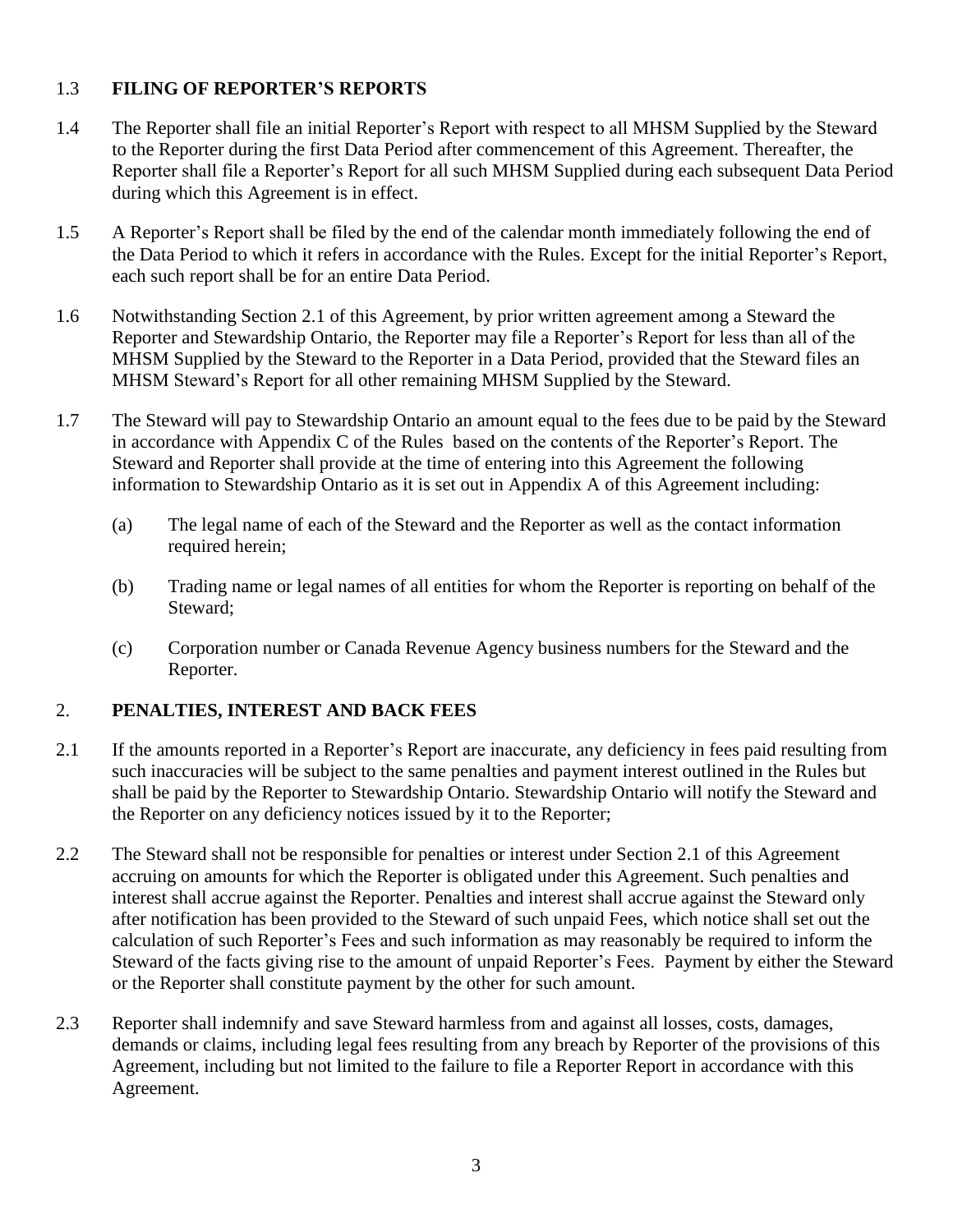# 3. **RECORD PROVISION AND RETENTION**

- 3.1 The Reporter shall promptly provide to Stewardship Ontario and the Steward all data, including calculation methodology, product and packaging data, audit reports, list of brands reported and list of brands excluded from any Reporter's Report, and any applicable allocation percentages, used by the Reporter in the preparation of the Reporter's Report upon request from Stewardship Ontario or the Steward.
- 3.2 The Reporter shall retain or make available to Stewardship Ontario and the Steward such information, data and records at an address in the Province of Ontario to substantiate and verify the amount set out in any Reporter's Report for a period of not less than five years from the date of the Reporter's Report to which they relate. The Reporter shall grant access to Stewardship Ontario and the Steward at such address upon its request to examine its books and records to enable Stewardship Ontario or the Steward, as the case may be, to audit and inspect such records respecting a Reporter's Report up to five years after the date of receipt of such Reporter's Report by Stewardship Ontario.
- 3.3 This Agreement shall not relieve the Steward from the Record Provision and Retention provisions of the Rules.

# 4. **TERMINATION**

- 4.1 This Agreement shall come into effect on the date set out above and shall remain in effect until terminated by any of the parties in accordance with Section 5.5, or either of the following provisions:
	- (a) Stewardship Ontario or the Steward may terminate this Agreement at any time for cause, including non-filing of Reporter's Reports or non-payment of Reporter's Fees or penalty or interest charges assessed following notice as provided below. Prior to such termination Stewardship Ontario or the Steward, as the case may be, shall give the other parties notice of such default. Notice given by Stewardship Ontario shall include the method of calculation of such fees and such other information and documents as may be reasonably expected to be required by the other parties to understand the basis for the determination of default. The Reporter and the Steward shall have a period of 15 days in which to effect a cure to such default, failing which Stewardship Ontario or the Steward, as the case may be, may thereupon terminate this Agreement without further notice.
	- (b) Any party may otherwise terminate this Agreement on giving notice to the other parties prior to the expiry of a Data Period, and such termination notice shall be effective on the expiry of the next Data Period. If such notice is given, the Reporter shall file a Reporter's Report for the Data Period ending on the date of termination.
- 4.2 Notwithstanding the termination of this Agreement by any party, the Reporter shall remain liable to Stewardship Ontario for any penalties or interest outstanding under this agreement, but in no case shall Stewardship Ontario be entitled to penalties or interest from the Reporter that exceed the amounts that would have been payable by the Steward but for the existence of this Agreement. The provisions of Articles 3, 4 and 5 of this Agreement will survive termination and remain in effect for a period of five years from the date of termination.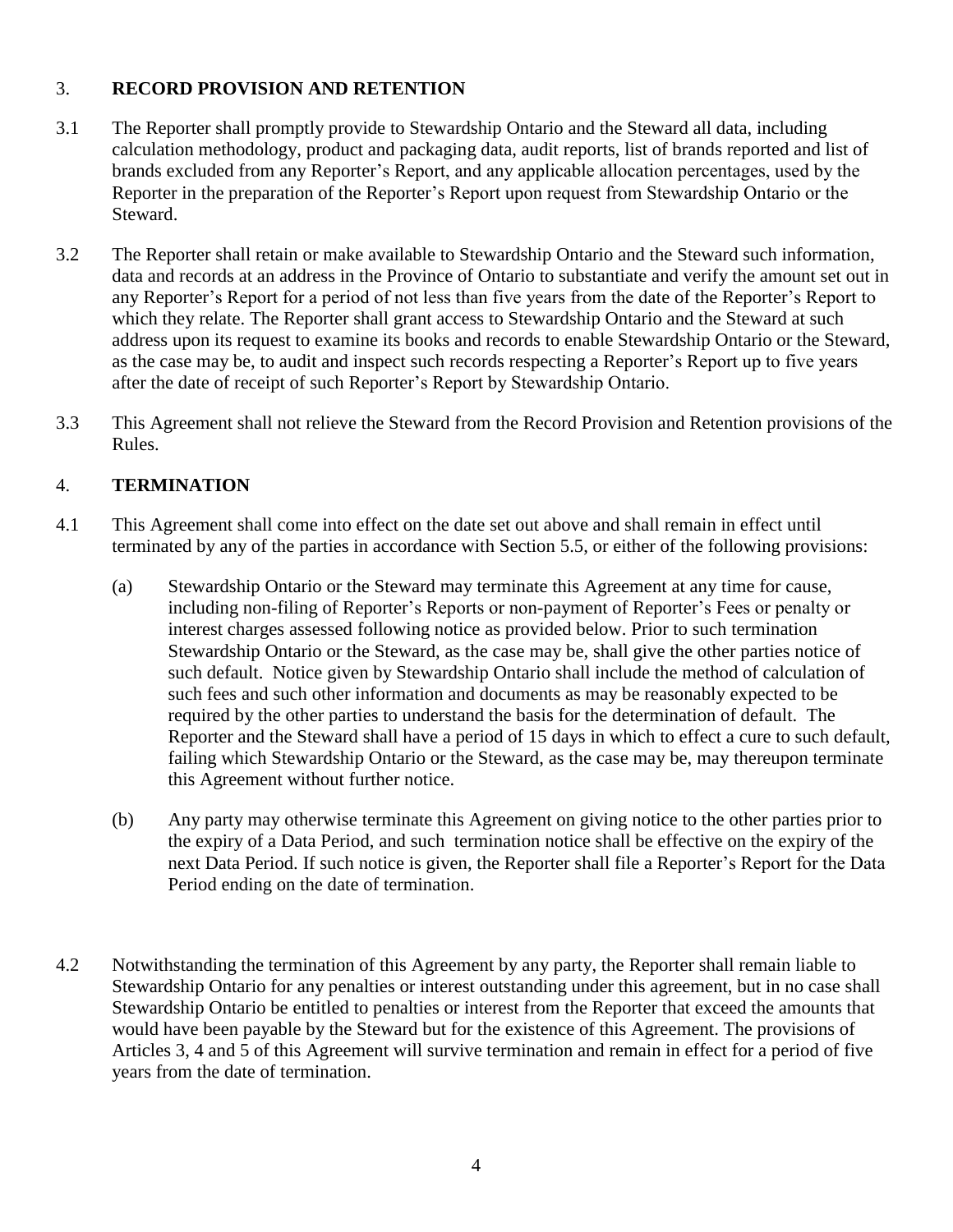# 5. **EFFECT OF AGREEMENT**

- 5.1 The Steward consents to the Reporter entering into this Agreement, filing Reporter's Reports on behalf of and for the account of the Steward. Subject to Section 3.3 of this Agreement, Steward acknowledges and agrees that it shall be relieved of reporting MHSM under the Rules only to the extent to which the Reporter carries out its obligations under this Agreement.
- 5.2 The Reporter and the Steward acknowledge that Stewardship Ontario is not obligated to enter into this Agreement and that, unless and until a copy of this Agreement signed by Stewardship Ontario is delivered to each of them, this Agreement shall have no force and effect. Stewardship Ontario is not bound to provide reasons for refusing to enter into this Agreement and neither the Steward nor the Reporter shall have any claim against Stewardship Ontario for refusing to do so. If, within 15 days of submission of this Agreement signed by both the Steward and the Reporter, Stewardship Ontario does not notify each of them of its acceptance, then this Agreement shall be deemed not to have been accepted by Stewardship Ontario.
- 5.3 The obligation of the Reporter to file a Reporter's Report shall not be subject to or affected in any way by any disputes, accounts or equities which may exist between the Reporter and the Steward. The Reporter agrees that it will file all such Reporter's Reports regardless of any such disputes, accounts or equities and shall look only to the Steward with respect thereto.
- 5.4 The Reporter agrees to the disclosure of information to the Steward by Stewardship Ontario about the amount of MHSM reported.
- 5.5 Stewardship Ontario retains the right to revise or amend the terms of this Agreement. Stewardship Ontario will give notice to the Steward and Reporter of such change (the "Change Notice"). Unless the Steward and/or Reporter give notice to Stewardship Ontario (the "Rejection Notice") within 45 days of receipt of the Change Notice that the Steward and/or the Reporter do not accept the revisions or amendments in the Change Notice, the Agreement, as amended, remains in effect and is binding. If the Steward and/or Reporter give a Rejection Notice to Stewardship Ontario, this Agreement shall be terminated 10 days after the delivery by the Steward and/or Reporter of the Rejection Notice.

## 6. **DISPUTE RESOLUTION**

- 6.1 If any dispute arises between any of the parties as to the amount of MHSM that is required to be included in a Reporter's Report:
	- (a) The parties shall attempt to resolve the dispute through designated representatives from each of the parties within 30 days after written notice of the dispute was first given, or as otherwise agreed upon.
	- (b) If the parties are unable to resolve the dispute within the above period, the parties shall, within 30 days thereafter, jointly select an arbitrator to arbitrate the dispute. If a party does not nominate an arbitrator within the 30 day period, the other parties that have nominated an arbitrator shall nominate the arbitrator. The arbitration shall be conducted in accordance with the *Arbitration Act*  1991, as amended from time to time.
	- (c) Stewardship Ontario may from time to time establish a panel of approved arbitrators for the purposes of this Section 6, whose names shall be published on the Stewardship Ontario website. The arbitrator shall be chosen from this panel, unless the parties mutually agree otherwise.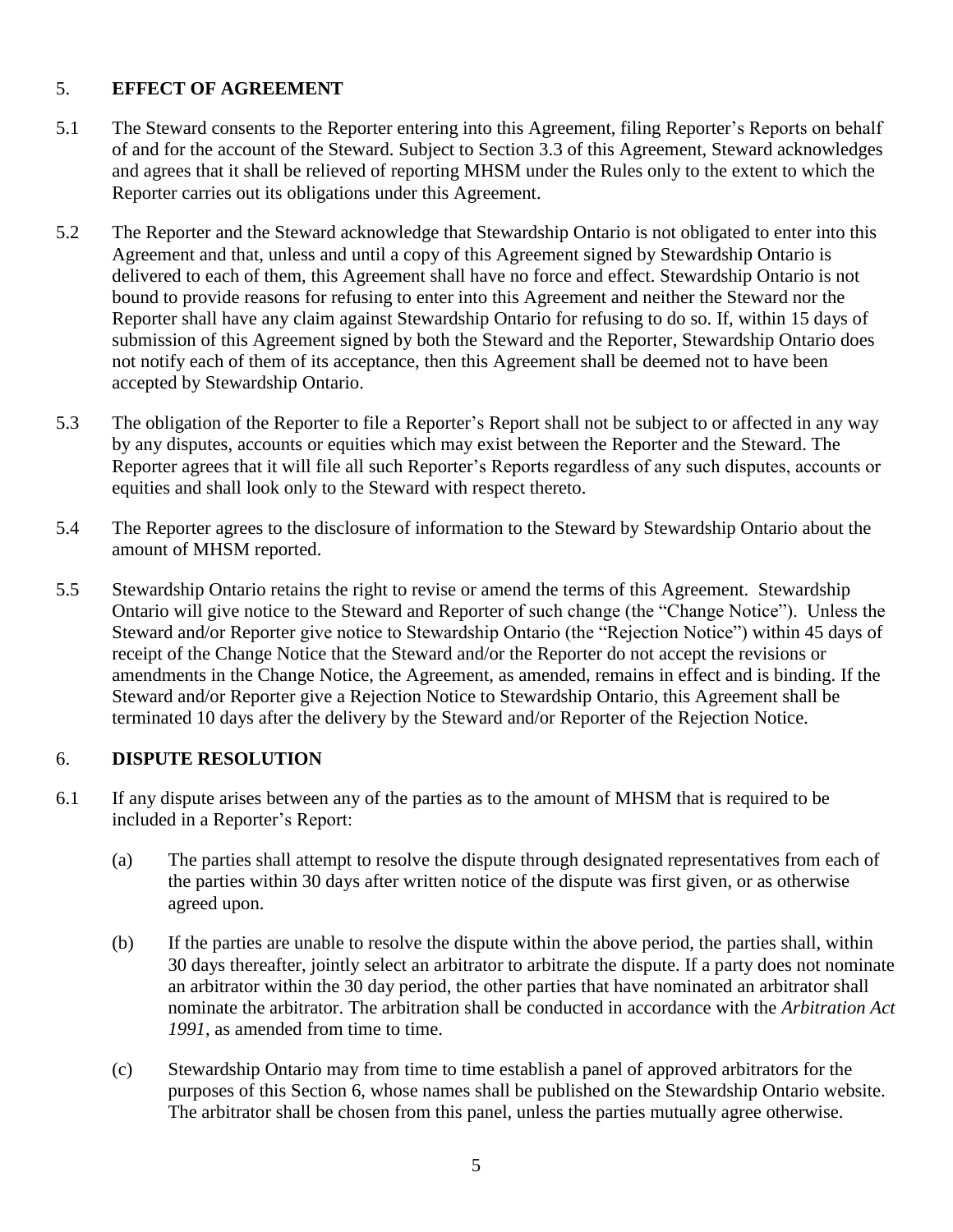- (d) The arbitrator shall render a written decision on the dispute within 14 days after the arbitration hearing or submission. The decision of the arbitrator shall be final and binding on the parties and shall not be subject to appeal on any grounds whatsoever, and shall be enforceable against Stewardship Ontario and the Reporter, as the case may be, immediately on the issue of such decision to the parties to the dispute.
- 6.2 The requirement for a Reporter to file a Reporter's Report shall not be an item subject to arbitration.

# 7. **CONFIDENTIALITY**

7.1 The Reporter agrees that its name and the Reporter's number assigned to it by Stewardship Ontario may be published on Stewardship Ontario's website. The Reporter further agrees that the Steward may at any time obtain access to the state of the Reporter's account, such access to be restricted to the portion of the account for the Steward's MHSM for which the Reporter has filed reports; and provided that such access shall not disclose to the Steward information with respect to other stewards under the Act for which the Reporter may have entered into a Reporter's Agreement. Stewardship Ontario shall take commercially reasonable and appropriate precautions to maintain the confidentiality of information in its database, but shall not be liable to the Steward or Reporter, or anyone claiming by, through or under either of them, for any losses, claims and damages arising out of inadvertent or negligent disclosure of any confidential information.

## 8. **GENERAL**

- 8.1 Assignment. The rights and obligations of the Steward and the Reporter under this Agreement are personal and may not be assigned in whole or in part.
- 8.2 Agreement Binding. This Agreement shall enure to the benefit of and be binding on the parties, their heirs, legal personal representatives, and successors and permitted assigns.

Notices. Any notice, determination, consent, request or other communication from one party to the other or others or other documents required or which may be given under this Agreement may be delivered or transmitted by means of electronic communication, personal service, facsimile with confirmation of transmission or by prepaid first class postage to the party at the addresses below and shall be deemed to have been received on the third day after posting and on the first day after the date of electronic or facsimile transmission, in each case which is not a Saturday, Sunday or public holiday in Ontario. In the event of a postal disruption, notices must be given by personal delivery or by a signed back facsimile and all notices delivered within one week prior to the postal disruption must be confirmed by a signed back facsimile to be effective. If Stewardship Ontario makes available on its website a system or method for electronic communication of notices to Stewardship Ontario, such notices may be given through such website.

Stewardship Ontario 1 St. Clair Avenue West Suite 700 Toronto, Ontario M4V 1K6 Attention: Chief Executive Officer Facsimile: 416-594-3463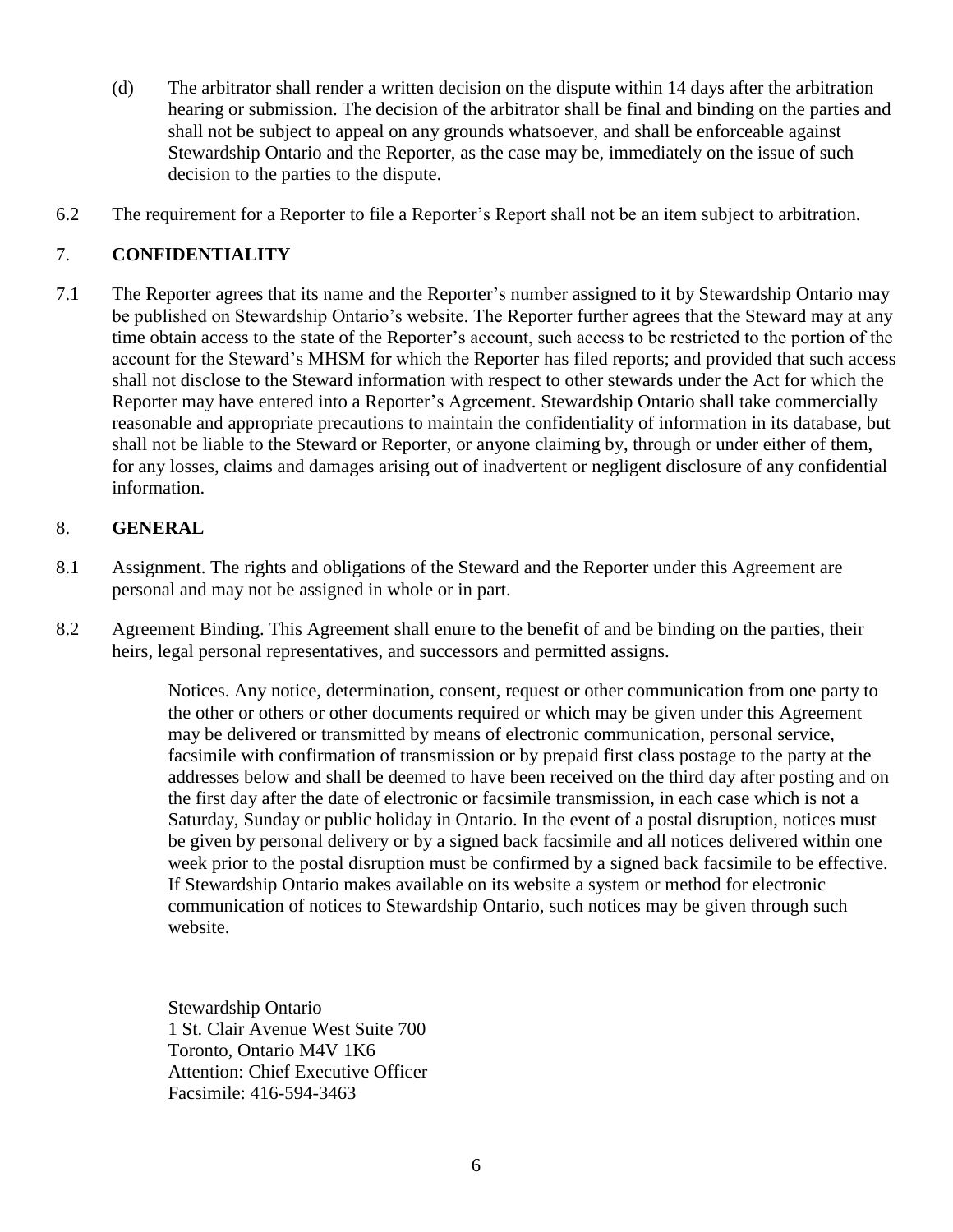(the "**Reporter**") attention to and mailed/faxed to:

(primary contact) (mailing address) (phone number) (fax number) (email) CRA BIN Number \_\_\_\_\_\_\_\_\_\_\_\_\_\_\_\_\_\_\_\_\_\_\_\_\_\_\_\_\_\_\_\_\_\_\_\_\_\_\_\_\_\_\_\_\_\_\_\_\_\_ <u> 1980 - Johann Barbara, martxa amerikan personal (h. 1980).</u> (the "**Steward**") attention to and mailed/faxed to: (primary contact) (mailing address) (phone number) (fax number) (email) CRA BIN Number \_\_\_\_\_\_\_\_\_\_\_\_\_\_\_\_\_\_\_\_\_\_\_\_\_\_\_\_\_\_\_\_\_\_\_\_\_\_\_\_\_\_\_\_\_\_\_\_\_\_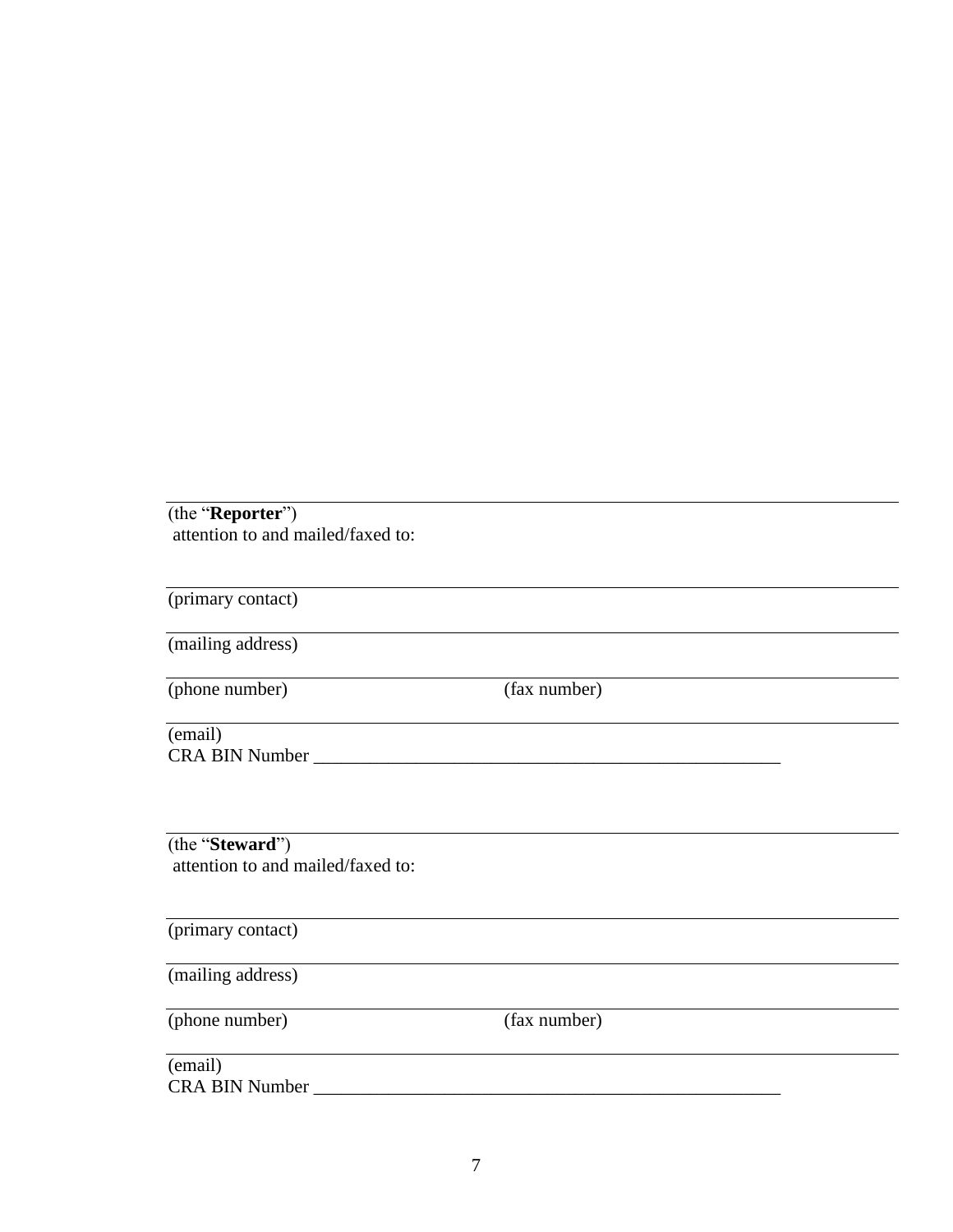- 8.3 Waiver. No failure by any of the parties to insist on strict performance of any covenant, agreement, term or condition (the "**provision**") of this Agreement, or to exercise any right or remedy consequent on the breach of any provision, and no acceptance of partial payment during the continuance of any such breach, shall constitute a waiver of any such breach or provision. No waiver of any breach shall affect or alter this Agreement, but each and every provision of this Agreement shall continue in full force and effect with respect to any other then existing or subsequent breach of such provision.
- 8.4 Severability. If any provision of this Agreement or the application of the provision to any circumstances shall be held to be invalid or unenforceable, then the remaining provisions of this Agreement or the application of them to other circumstances shall not be affected by the invalidity or unenforceability and shall be valid and enforceable to the fullest extent permitted by law.
- 8.5 Entire Agreement. This Agreement constitutes the entire agreement among the parties with respect to its subject matter and supersedes all prior and contemporaneous agreements, understandings, negotiations and discussions, whether oral or written, of the parties. There are no warranties, representations or other agreements among the parties in connection with the subject matter of this Agreement, except as specifically set forth in it. No supplement, modification, waiver or termination of this Agreement shall be binding unless executed in writing by the parties to be bound by it. Notwithstanding the foregoing, nothing in this Agreement shall prevent a Steward and Reporter from, between themselves, entering into one or more other agreements concerning the subject matter of this Agreement, provided that nothing shall affect the obligations of the Steward or Reporter, or the rights of Stewardship Ontario, under this Agreement.
- 8.6 Governing Law. This Agreement shall be construed and enforced in accordance with, and the rights of the parties shall be governed by, the laws in force in the Province of Ontario.
- 8.7 Headings. The headings used throughout this Agreement are solely for convenience of the parties and are not to be used as an aid in the interpretation of this Agreement.
- 8.8 Time of Essence. Time shall be of the essence of this Agreement and every part of it.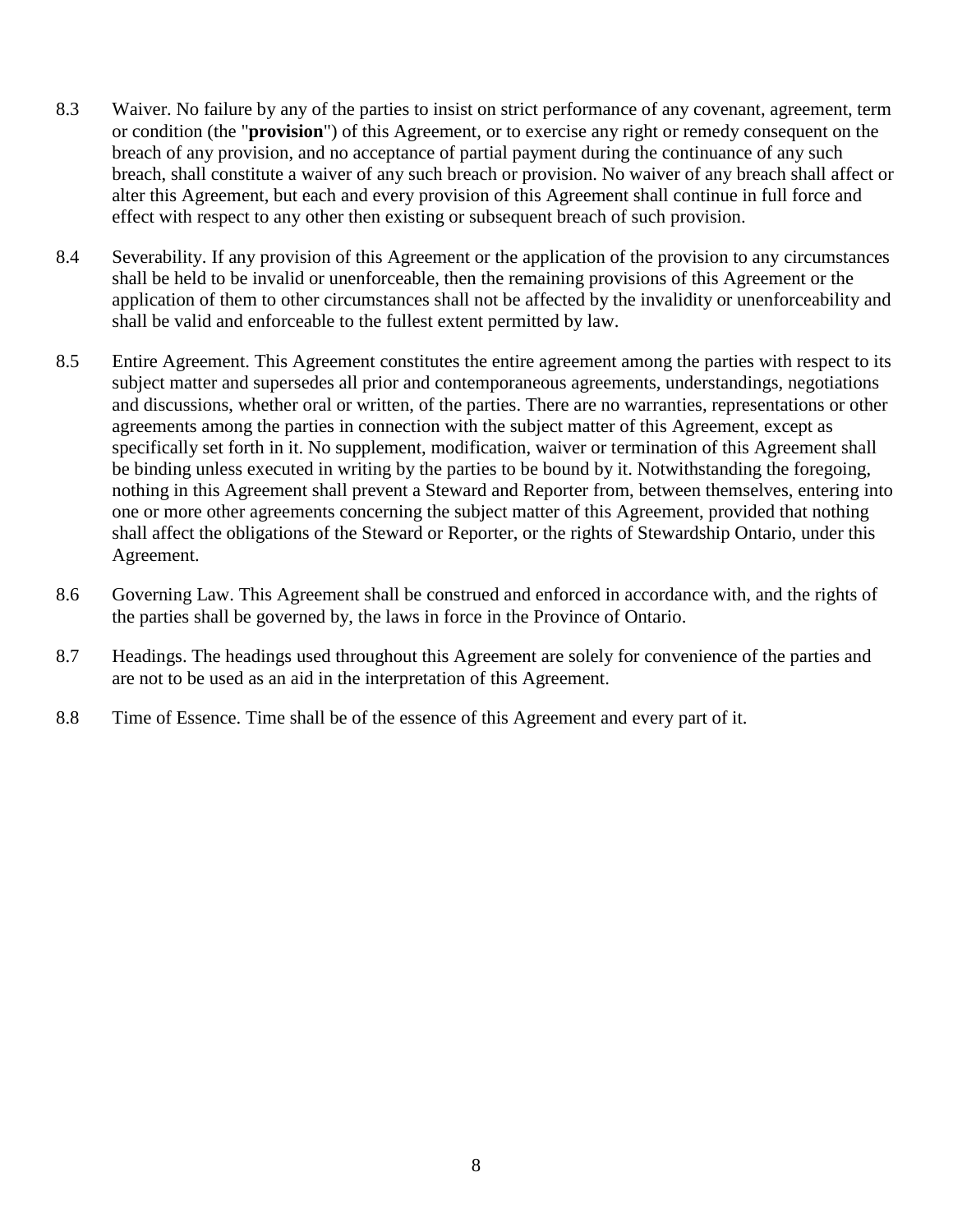# **EXECUTION BY THE PARTIES**.

# **STEWARDSHIP ONTARIO**

Per:

Name

Title

# Date

We have authority to bind the Corporation

## **REPORTER**

Per:

Name

Title

#### Date

We have authority to bind the Corporation

# **STEWARD**

Per:

Name

Title

Date

We have authority to bind the Corporation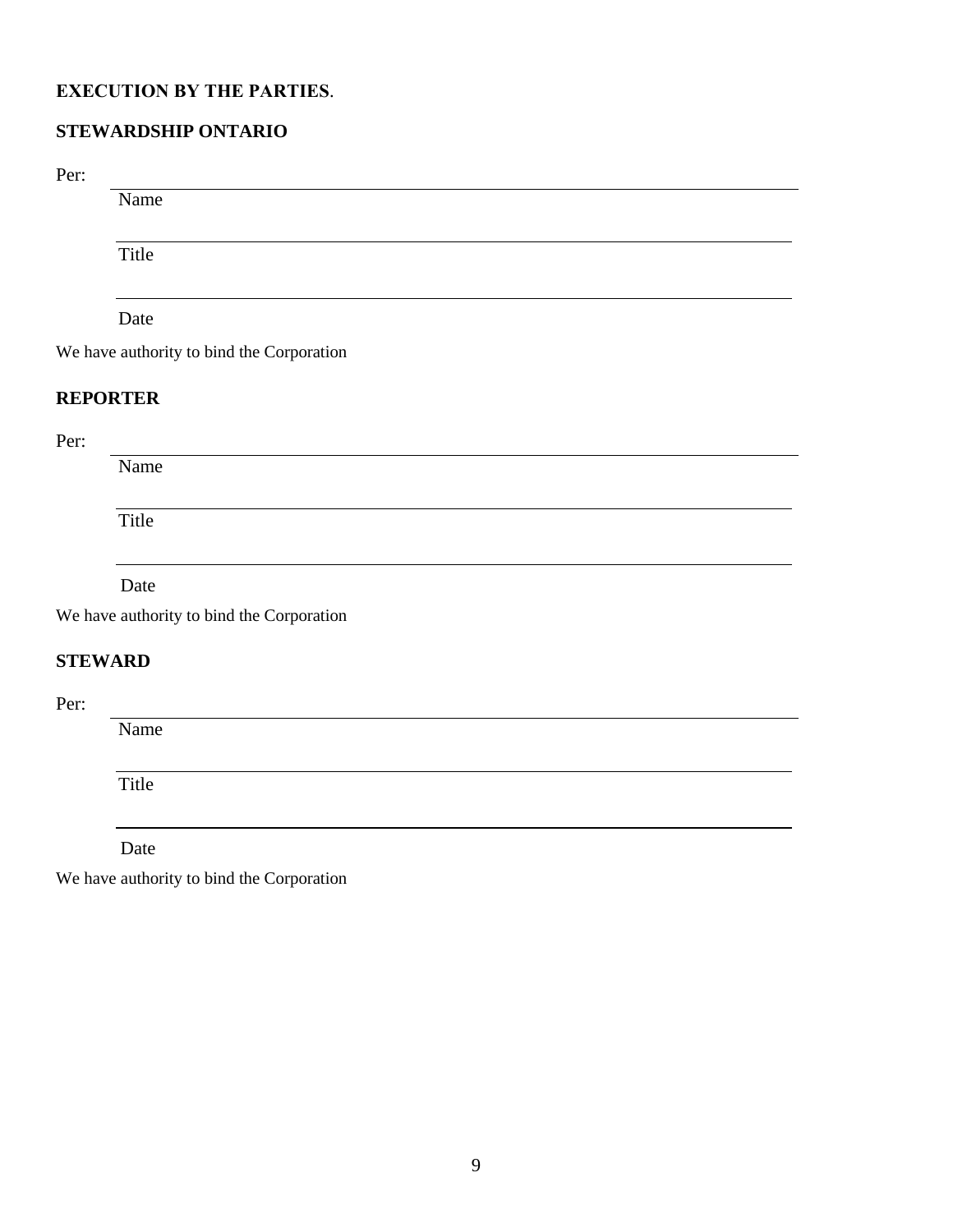## **This authorization must be completed by a senior officer of the company**

**APPENDIX A** –Information for the Reporter's Agreement (as set out in Section 1.7 of this Agreement)

| Legal Name of Reporter   | Legal Name of Steward          |
|--------------------------|--------------------------------|
| Reporter's General Phone | <b>Steward's General Phone</b> |
| <b>Primary Contact</b>   | <b>Primary Contact</b>         |
| Phone                    | Phone                          |
| Email                    | Email                          |

Trading name or legal names of all entities for whom the Reporter is reporting on behalf of the Steward (Brand names) and the type of MHSM (i.e., Oil Filters, Paints and Coatings):

| <b>Brand Name</b> | <b>Type of MHS Materials</b> |
|-------------------|------------------------------|
|                   |                              |
|                   |                              |
|                   |                              |
|                   |                              |
|                   |                              |
|                   |                              |
|                   |                              |
|                   |                              |
|                   |                              |
|                   |                              |
|                   |                              |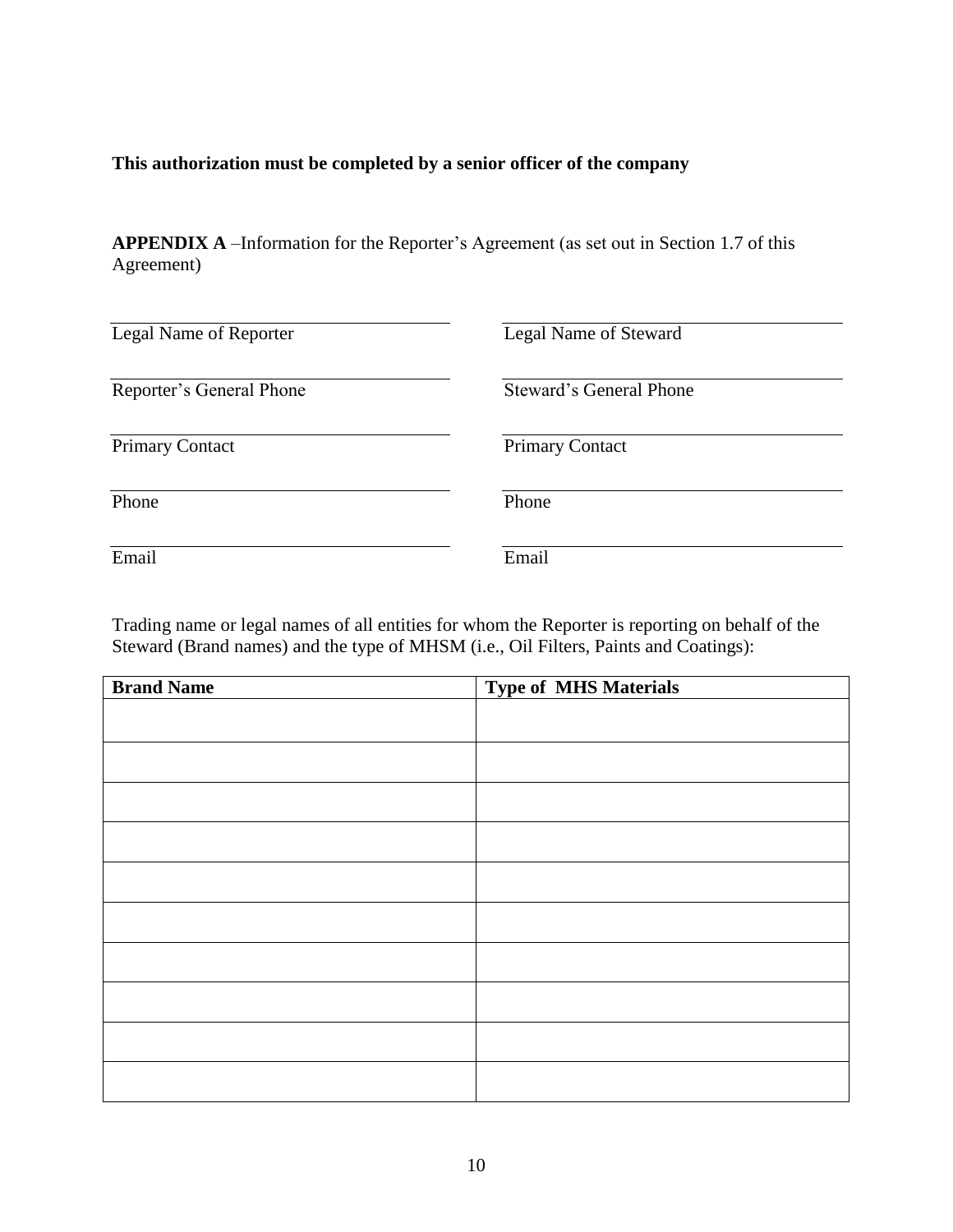| <b>Brand Name</b> | <b>Type of MHS Materials</b> |
|-------------------|------------------------------|
|                   |                              |
|                   |                              |
|                   |                              |
|                   |                              |
|                   |                              |
|                   |                              |
|                   |                              |
|                   |                              |
|                   |                              |
|                   |                              |
|                   |                              |
|                   |                              |
|                   |                              |
|                   |                              |
|                   |                              |
|                   |                              |
|                   |                              |
|                   |                              |
|                   |                              |
|                   |                              |
|                   |                              |
|                   |                              |
|                   |                              |
|                   |                              |
|                   |                              |
|                   |                              |
|                   |                              |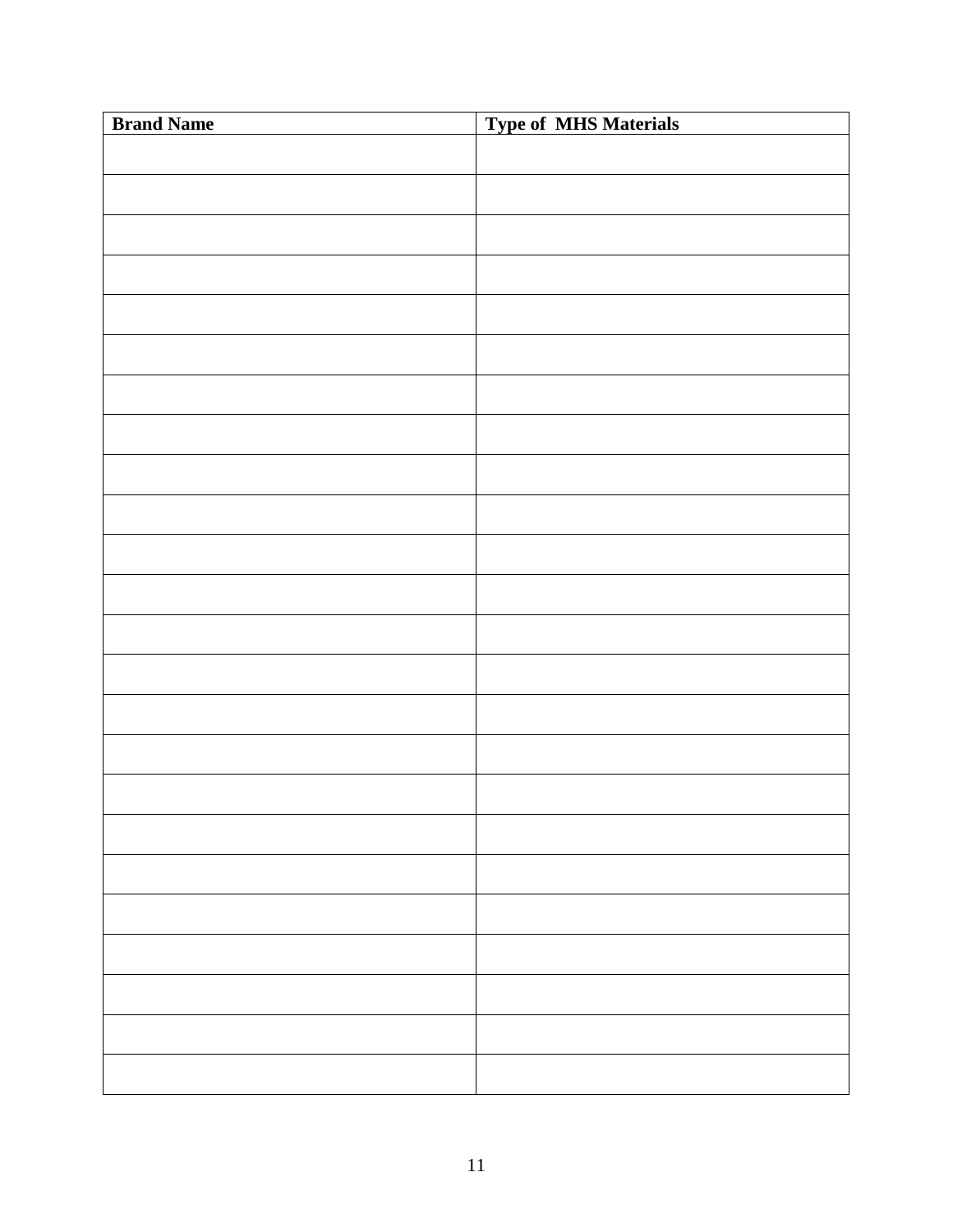| <b>Brand Name</b> | <b>Type of MHS Materials</b> |
|-------------------|------------------------------|
|                   |                              |
|                   |                              |
|                   |                              |
|                   |                              |
|                   |                              |
|                   |                              |
|                   |                              |

# **APPENDIX B** – MHSM Reporters Report (as set out in Section 1.2 of this Agreement)

Name of Reporter Mailing address Billing address Primary Contact Person for MHSM Reporter's Report Email address

| <b>Designated Materials</b>                |                                                                                         |                                            |  |
|--------------------------------------------|-----------------------------------------------------------------------------------------|--------------------------------------------|--|
| <b>Material</b><br>Category                | <b>Reporting Category</b>                                                               | <b>Unit of Measure</b>                     |  |
| Antifreeze                                 | Packaged (Containers with a<br>volume equal to or less than 30 litres)<br><b>Bulked</b> | Volume in litres                           |  |
| <b>Fertilizers and</b><br>their containers | Fertilizers                                                                             | Volume in litres or weight in<br>kilograms |  |
| <b>Oil Containers</b>                      | <b>Oil Containers</b>                                                                   | Volume in litres                           |  |
| <b>Oil Filters</b>                         | Filters measuring less than or<br>equal to 8"                                           | Number of units Supplied                   |  |
|                                            | Filters measuring greater than<br>8"                                                    | Number of units Supplied                   |  |